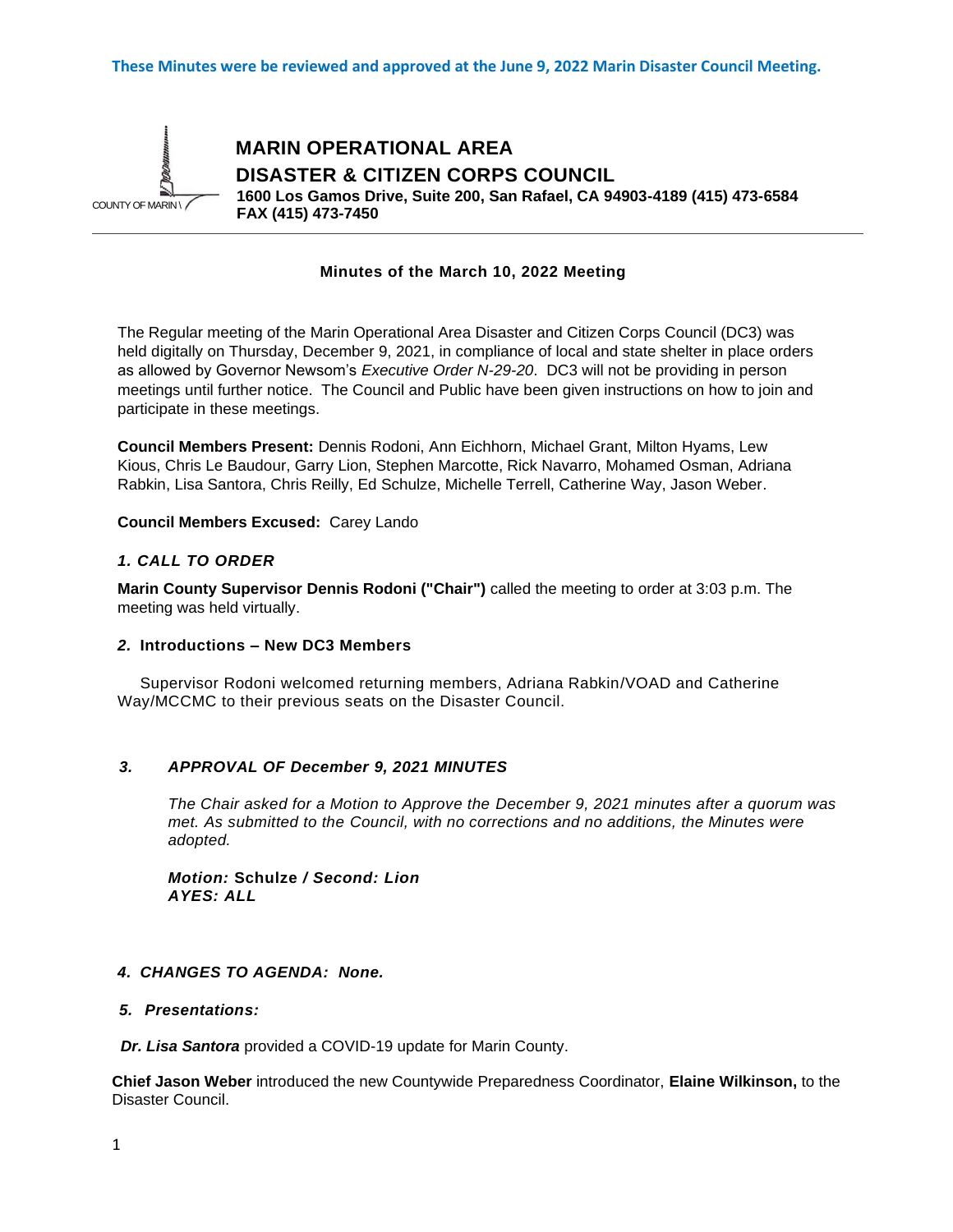**Mark Brown, Marin Wildfire Prevention Authority,** gave a presentation about Adapting to Wildfire and an evacuation study.

**Rich Shortall, FireSafe Marin**, gave a presentation about "Ember Stomp."

## *6. NEW BUSINESS:*

*None.*

## *7. OLD BUSINESS:*

Tom Jordan, Marin Emergency Services Coordinator, gave an update on the Local Hazard Mitigation Planning project.

# *8. COMMITTEE REPORTS*

## *American Red Cross Report*

*Ann Eichhorn presented a Resolution to declare March 2022 as "American Red Cross Month."* 

*Motion:* **Schulze** */ Second: Kious AYES: ALL*

## *Public Disaster Education & Preparedness Committee Report*

**Catherine Way, Marin Council of Mayors & Councilmembers** and **Adriana Rabkin, VOAD Representative,** gave an update on the status of PDEP.

### *9. ANNOUNCEMENTS/COUNCIL MEMBER ITEMS/ PUBLIC COMMENTS*

*No further comment.*

### *10. ADJOURN:*

*Being no further business, the Chair asked for a Motion to Adjourn the Meeting at 4:32 pm. Motion: All in favor*.

# *9. CERTIFICATE*

**\_\_\_\_\_\_\_\_\_\_\_\_\_\_\_\_\_\_\_\_\_\_**

I hereby certify that the foregoing is a true and correct copy of the minutes of the Marin Operational Area Disaster and Citizen Corps Council meeting, held on December 9, 2021.